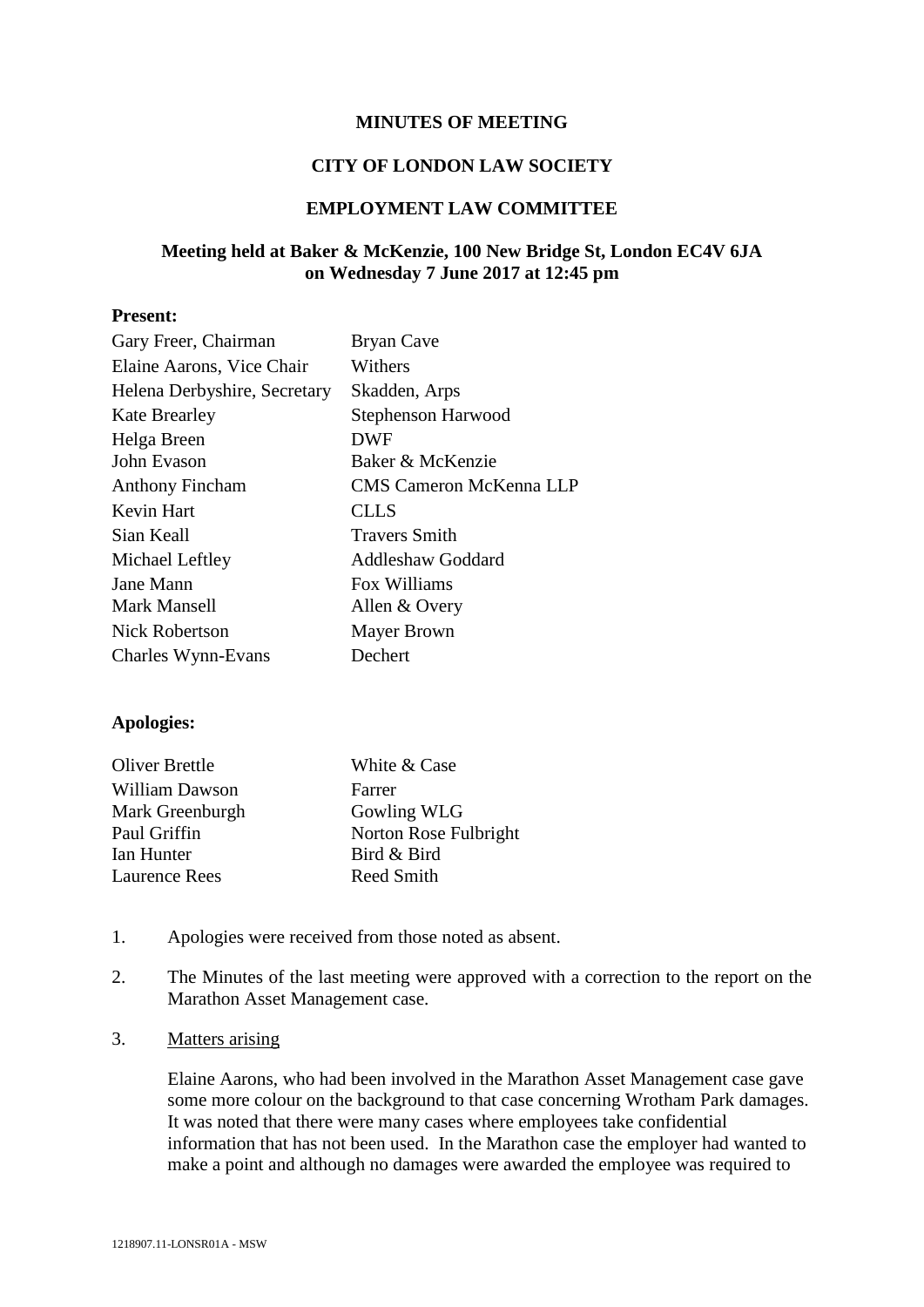pay costs to settle the case. The case was seen as reversing the tide in the award of Wrotham Park damages.

### 4. The Taylor Review

Diane Nicol was unable to attend the meeting as originally planned in the light of the upcoming general election. Gary Freer and Gavin Mansfield QC (as chair of the Bar's employment law committee) had a telephone discussion with Diane Nicol and Matthew Taylor. That had been the day that the election had been announced so they had been unable to comment on the status of the Review. It was, however, later included in the Conservative manifesto.

They had been able to discuss the terms of reference and the scope of the review. The Taylor Review had been told that they could not talk about tax (that would be within the Treasury's remit) which rather hindered the review given the extent to which a worker's behaviour and employment status is affected by his or her tax status: the picture would be incomplete if tax was not considered in conjunction with the review of workers status. It was felt that the general direction of travel was to iron out the differences between different groups of workers both from an employment rights and a tax/national insurance point of view.

We should consider coordinating any further submissions with the CLLS Revenue Law Committee. If the fiscal advantage of not being an employee was removed then their worker status/non-employee may become less attractive.

From the City's perspective there was a general issue around LLP's and the status of members who do not really have a say in the management of the LLP in the same way as traditional equity partners (this is an issue, for example, in relation to hedge funds). There were tax changes proposed to address this but nothing in relation to employment rights.

The review was really focusing on legislation to protect oppressed or hidden workers (e.g. in the catering, security and cleaning industries) but it was not realistic to assume that one size fits all. This is not a realistic approach in relation to, for example, IT consultants or LLP members who are in a stronger position to negotiate their terms.

There was a discussion about the fact that the existing protections for workers should be adequate but the tools and ability to enforce those rights were not.

It was also thought there could be a risk of a backlash in relation to "gig" employers who could return to a default position of exercising more control over workers in return for the employment rights that they are claiming. May gig workers would still want the flexible status.

## 5. Engagement

It was proposed that the Committee should prepare for the meeting with Diane Nicol ready to raise issues in relation to the City's interest in the Taylor Review and understand the current direction of travel. There was also a distinction between high level issues which could be more political and granular issues (for example aligning definitions with legislation as we had in our discussions with the GEO) and that the